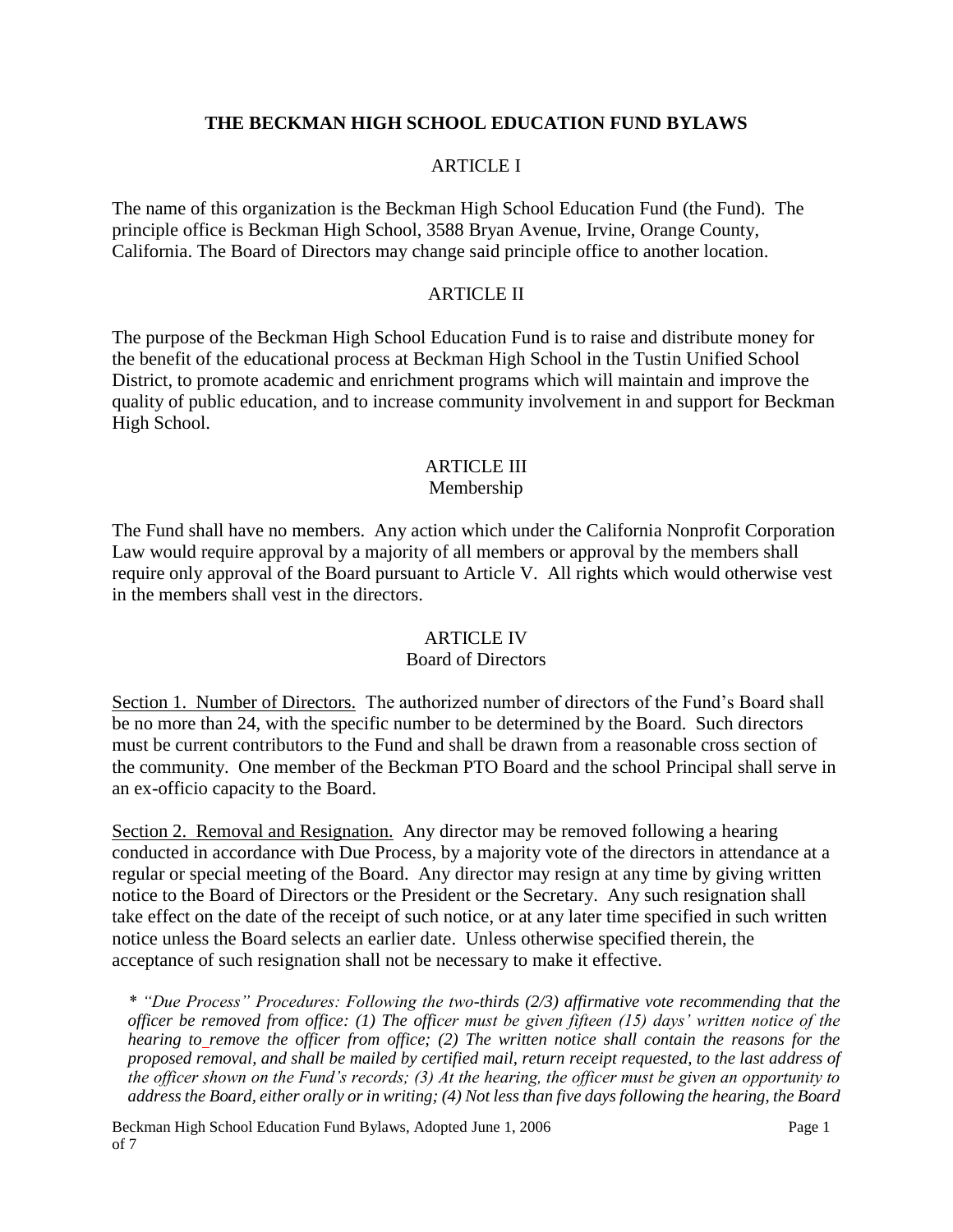*shall convene and vote whether the officer will be removed from office; (5) A two-thirds (2/3) vote of the Board shall be sufficient to remove the officer from office; (6) The removal vote shall be recorded in the minutes and shall specify the number of voting in favor of and against such removal."*

Section 3. Responsibility. The responsibility of the Board of Directors shall be to lead and manage the activities of the Fund, to determine and prioritize the selected educational needs of Beckman High School and to attempt to raise money to meet such needs. Any form or appearance of self-dealing regarding the Fund is strictly prohibited.

Section 4. Term of Directorship. The term of Directorship shall be from July 1 to June 30, and shall last two years. However, in order to achieve staggered terms, one-half of the initial directors shall be elected for a one year term. A chance method shall be used to determine which members shall fill the initial one and two year terms. There shall be a three consecutive term maximum to be served by any member of the Board of Directors. Thereafter, a person may return after a one year absence.

Section 5. Officers. The officers of the Fund shall be a President, Vice President, Secretary, Treasurer, Allocations Chairperson, and Fund Development Chairperson who shall be elected annually by the Board of Directors and shall hold office for a term of one year. No officer shall be eligible to serve more than two consecutive terms in the same office. Filling an unexpired term of six months or more constitutes one full year. The member nominated for President must have served one year on the Board of Directors before being considered for President. Said officers shall constitute the Executive Board, may meet periodically as they deem necessary to consider any issues, matters, or concerns of interest to the direction and/or well-being of the Fund, and shall make such recommendations to the full Board as they deem appropriate. Each officer must be a current contributor to the Fund at the time of his/her election.

## Section 6. Duties of Officers.

(a) President. The President shall be the chief executive officer and shall, subject to the control of the Board of Directors, have general supervision, direction and control of the business and affairs. He/she shall preside at all meetings of the Board of Directors and be an ex-officio member of all committees, except the nominating committee, and shall have the general powers and duties of management usually vested in the office of President.

(b) Vice President. The Vice President, in the absence of the President, shall perform all the duties of the President and when so acting shall have all the powers of the President. He/she shall be chairman of the Bylaws Committee, presenting all additions or changes of the Bylaws to the Board of Directors for action. The Vice President shall have such other powers and perform such other duties as from time to time may be prescribed by the President, the Board of Directors, or the Bylaws.

Beckman High School Education Fund Bylaws, Adopted June 1, 2006 Page 2 of 7 (c) Secretary. The Secretary shall keep accurate minutes of the meetings which shall include the time and place of meetings, whether regular or special, the names of the directors present and the proceeding thereof. He/she or designee shall give oral or written notice of all meetings of the Board of Directors, shall keep a list of the Board of Directors showing the names of the directors and their addresses, shall serve as Chairperson of the Nominating Committee, and shall perform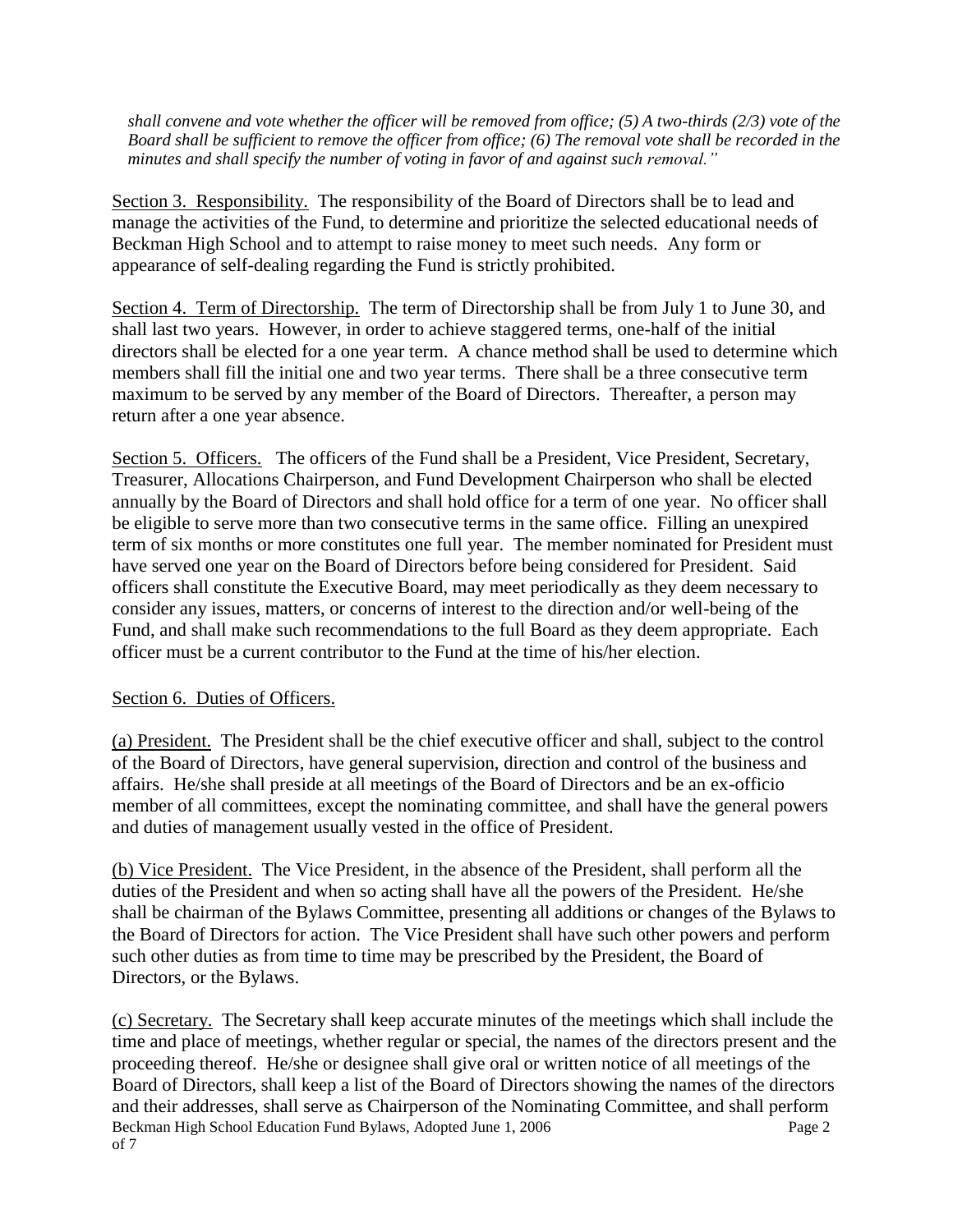such other duties as may be prescribed by the Board of Directors, the Bylaws or the President.

(d) Treasurer. The Treasurer shall keep and maintain adequate and correct amounts of the properties of the Fund's assets, liabilities, receipts, disbursements, gains, and losses. The books of account shall be at all times open for inspection by any director. He/she shall deposit all monies and other valuables in the name and to the credit of the Fund with such depositories as may be designed by the Board of Directors. He/she shall disburse the funds as may be ordered by the Board of Directors and render to the President and Directors, when requested, an account of all transactions. He/she shall have such other powers and perform such other duties as may be prescribed by the Board of Directors or the Bylaws.

(e) Allocations Chairperson. The Chairperson of the Allocations Committee shall coordinate the efforts of the Allocations Committee and report to the Executive Committee and the Board regarding the activities and recommendations of such committee.

(f) Fund Development Chairperson. The Chairperson of the Fund Development Committee shall coordinate the strategies of the Fund Development Committee and report to the Executive Committee and the Board regarding the activities and recommendations of such committee.

Section 7. Fees and Compensation. Directors and members of committees may receive such reimbursement for expenses as may be fixed or determined by the Board to be just and reasonable. Such expenses should be approved in advance.

# ARTICLE V

## Board Action

Section 1. Board Authority to Act. The Board may act on any matter at any regular, special, or annual meeting, or as outlined in the next paragraph. A simple majority of the directors of the Fund shall constitute a quorum at any meeting for any purpose. Once a quorum is present, a simple majority of the directors in attendance may pass any motion or take any action and thereby bind the full board.

Any action required or permitted to be taken by the Board may be taken without a meeting if a majority of the members of the Board consent in writing to such action. Such written consent(s) shall be filed with the minutes of the proceeding of the Board. Such action by written consent shall have the same force and effect as the majority vote of the Board at any annual, regular, or special meeting.

Section 2. Annual Board Meeting. The annual meeting shall be held in May, at which time election for officers and directors for the following school year shall take place.

Section 3. Other Board Meetings. There shall be regular meetings held monthly, September through June. Special meetings on 48 hour notice may be called at any time by the President or by any three Directors.

## ARTICLE VI Elections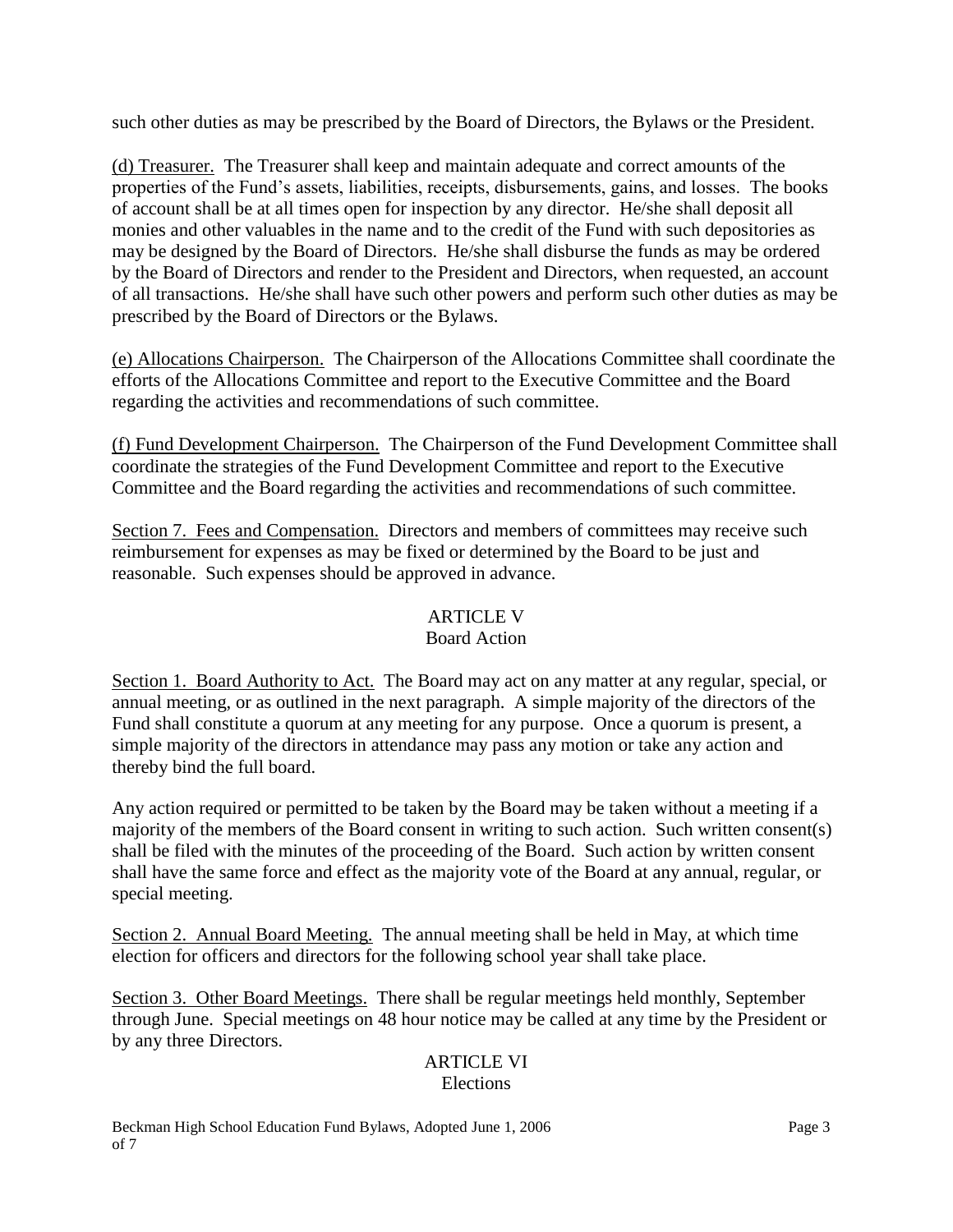Section 1. Nominating Committee. The Nominating Committee shall be selected in the following manner; the President shall appoint two members from the Board of Directors, the Board of Directors shall elect two members, and the Secretary shall serve as a member, for a total of five members.

Section 2. Nominations. Interested contributors to the Fund who wish to nominate themselves or others may submit their names to any director by February 28 for consideration by the Nominating Committee.

Section 3. Proposed Slate. The proposed slate of directors for the next term shall be presented in writing (either by mail or in person) by the Nominating Committee to the Board by March 30.

Section 4. Voting. Elections shall take place at the May meeting. Nominations will be accepted from the floor at that time, in addition to the slate proposed by the Nominating Committee. If there are no additional nominations to a given officer position, the Secretary shall be instructed by the President to cast a unanimous ballot for each such position, dispensing with ballot voting by the Board of Directors. If there are more nominations for director positions than there are positions available, voting will proceed by secret ballot among directors present at the meeting until one candidate obtains a simple majority of present and voting directors.

Section 5. Vacancies. Should any director position become vacant by reason of the resignation or removal of a director, or the addition of another directorship, the Board may fill such position pursuant to Article V.

## ARTICLE VII

## Allocations and Fund Development Committees

Section 1. Chairpersons. The Fund's officers shall recommend to the Board current directors to be Chairpersons of the Allocations and of the Fund Development Committees. The Board shall then elect a Chairperson, for each committee, for a one year term, to run currently with the other officers. Such Chairpersons, once duly elected, shall be considered an officer of the Board for the duration of his/her term.

Section 2. Composition of Committees. The Allocations Committee and the Fund Development Committee shall each consist of four to eight members. Any Board member may recommend any current contributor to fill one of the positions on either committee, and all persons recommended shall be voted on at a regular or special Board meeting. At lease two members of each Committee should be current Board members.

# ARTICLE VIII

## Other Committees

The President may create as many committees as he/she deems necessary. Upon ratification of the Board, the committee shall present proposed plans, budgets, and expenditures to the Board of Directors for consideration and approval before any action is taken which binds the Fund.

## ARTICLE IX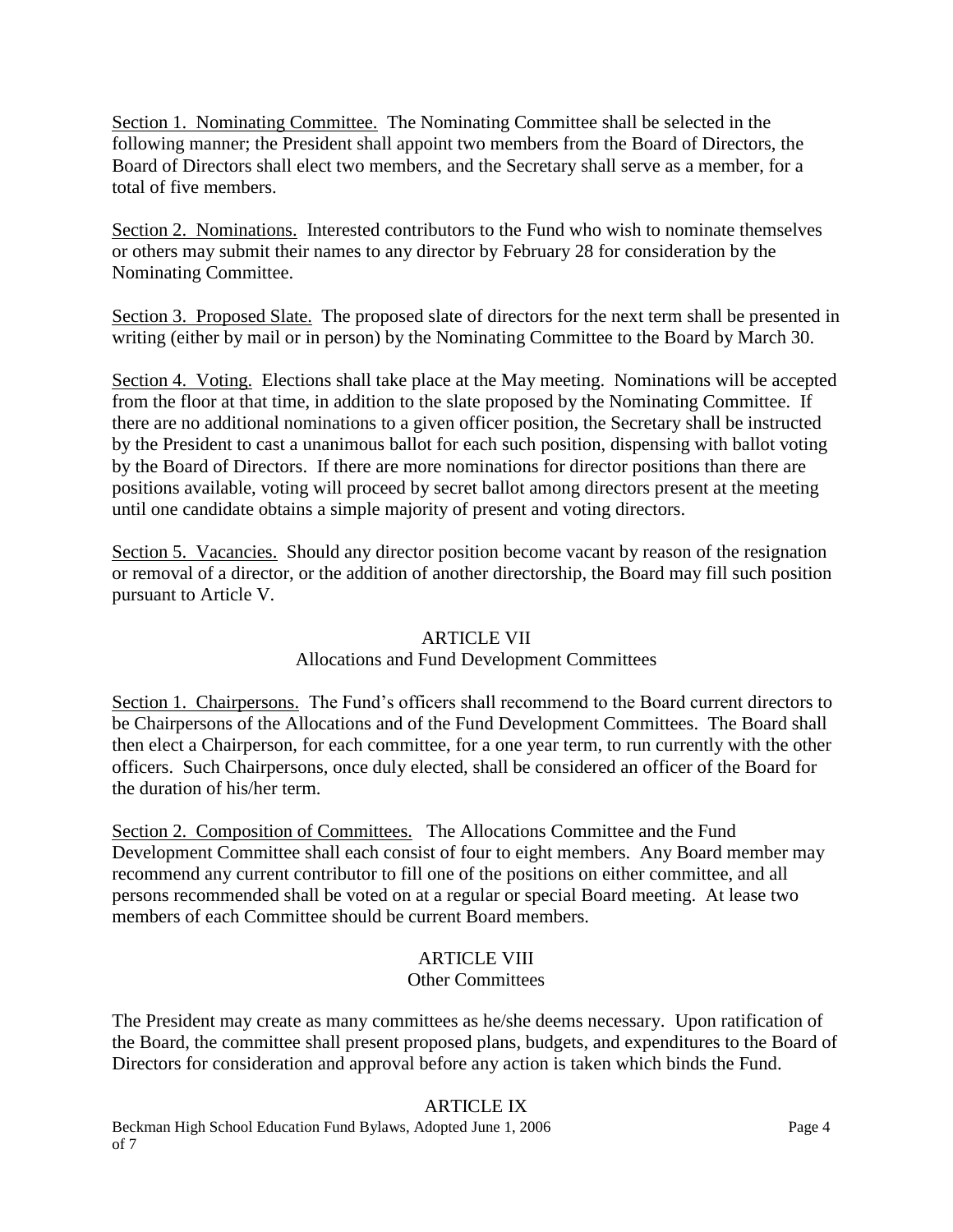#### Legal Rights

Section 1. Contracts. The Board of Directors may authorize any officers or agent to enter into any contract or execute any instrument in the name of and on behalf of the Fund. Unless the expenditure or contract is authorized by the Board, no officer or agent shall have any power or authority to bind the Fund by any contract or agreement or to pledge its credit or render it liable for any purpose or to any amount.

Section 2. Checks and Notes. Checks, drafts, promissory notes, orders for the payment of money, and other evidences of indebtedness of the Fund which are authorized under Section 1 shall be signed by two Board officers. Authorized signers shall be the President, the Secretary and the Treasurer.

Section 3. Deposits. All funds of the corporation shall be deposited from time to time to the credit of the corporation in such banks, trust companies or other depositories as the Board may select.

Section 4. Gifts. As the primary purpose of the Beckman Education Fund is to assist Beckman in improving education through monetary contributions, in-kind contributions of items such as equipment and materials must support the goals and objectives of the Fund and must be designated as a gift to the Fund at the time the gift is received. The determination of the value of any in-kind contribution will be the responsibility of the donor; however, the Fund will not include such value in its confirmation on the receipt letter, only a description of the gift received.

Section 5. Self-Audit. The Board of Directors shall provide for a semi-annual self-audit of the records and accounts of the Fund conducted by a member of the Board of Directors who does not have signature authority. The report of the self-audit will be agendized for review and approval at the January and September regular meetings of the Fund's Board of Directors.

# ARTICLE X

#### Amendments

New Bylaws may be adopted or these Bylaws may be amended or repealed in whole or in part by 2/3 vote of the Board of Directors pursuant to Article V.

#### ARTICLE XI

#### Parliamentary Authority

The rules contain in the current edition of *ROBERT"S RULES OF ORDER NEWLY REVISED* shall govern this Organization in all cases in which they are applicable and in which they are not in conflict with these bylaws, the articles of incorporation and the California Non Profit Corporation Law.

# ARTICLE XII

## Disposition of Assets on Dissolution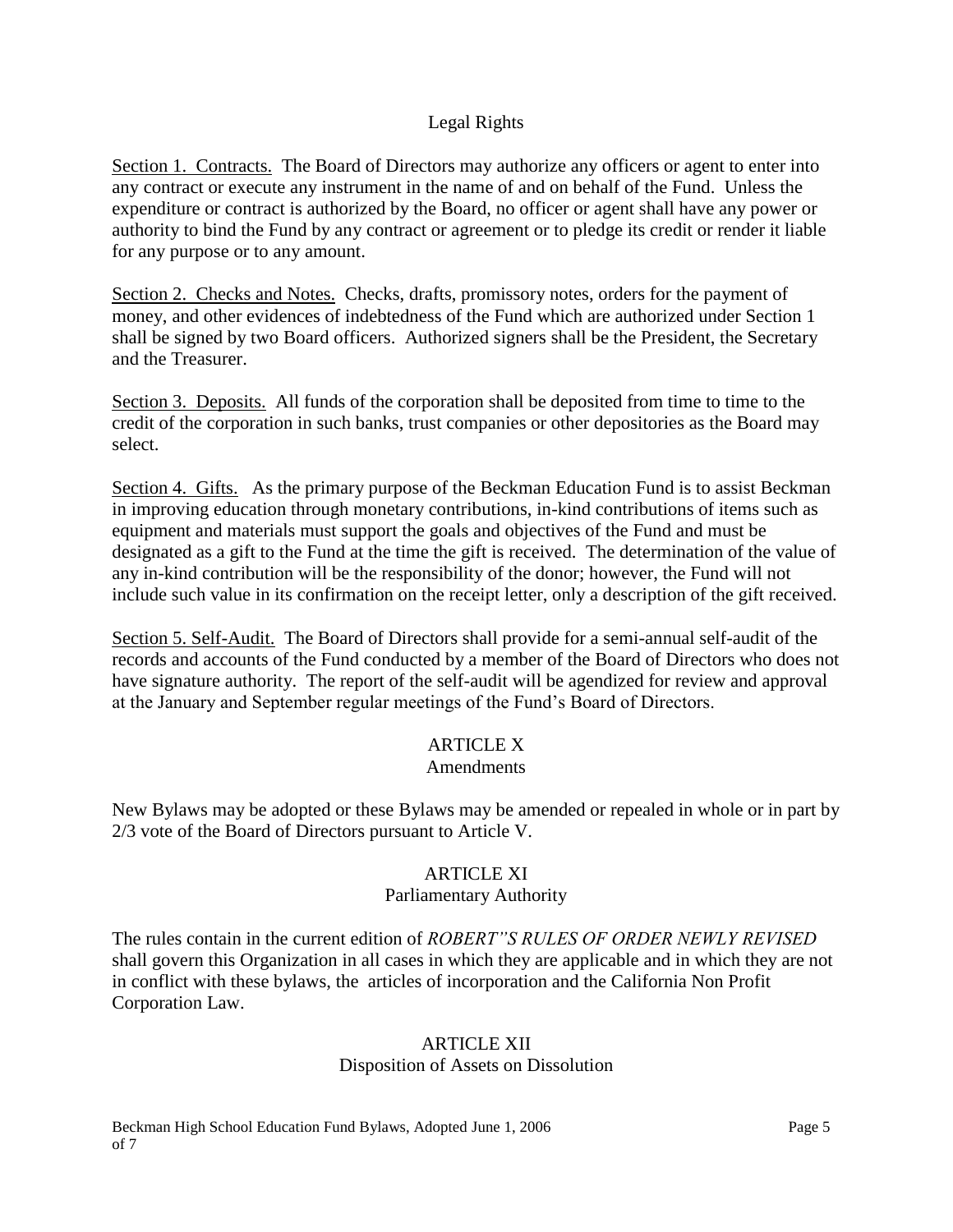Upon dissolution of this Fund, the assets of the Fund shall not be distributed to the directors, but shall be applied to such educational purposes affecting Beckman High School as the Board of Directors shall then determine.

# ARTICLE XIII

#### Indemnification of Directors, Officers, Employees, and Other Agents

Section 1. Definitions. For the purpose of the Article:

(a) "Agent" means any person who is or was a director, officers, or other authorized agent of this corporation;

(b) "Proceeding" means any threatened, pending, or completed action or proceeding, whether civil or administrative, initiated by any person or entity other than the Fund or its Board, which relates to the Fund's activities, but shall not include any criminal proceeding unless such charges are ultimately withdrawn as being without any reasonable basis; and

(c) "Expenses" includes without limitation attorney's fees, costs, settlement and any other expenses incurred in the defense of any proceedings against a director, or an authorized agent by reason of such position or relationship.

Section 2. Liabilities of the Board of Directors. No person who is now, or later becomes, a member of the Board of Directors shall be personally liable to its creditors for any indebtedness or liability; and any and all creditors of which corporation shall look only to the assets of this corporation for payment. No director shall be personally liable for any errors or omissions based on decisions or actions taken by the Board of any of its officers.

Section 3. Indemnification. Any director or authorized agent who becomes involved in any proceeding shall immediately advise the Board of such proceeding, and if the Board, by majority vote at a regular or special meeting under Article V determines that the director/agent has acted within his/her authority and in good faith in the Fund's interest shall be indemnified for expenses incurred in such proceeding to the extent expressly authorized by the Board.

Section 4. Advance of Expenses. Expenses incurred in defending any proceeding may be advanced by majority vote of the Board before the final disposition of the proceeding only upon receipt of an undertaking by or on behalf of the agent to repay the amount of the advance unless it is determined ultimately that the agent is entitled to be indemnified as authorized in this Article.

Section 5. Insurance. The Board may adopt a resolution authorizing the purchase and maintenance of insurance on behalf of any agent of the corporation against any liability other than for self-dealing asserted against the agent in such capacity or arising out of the agent's status as such, whether or not this corporation would have the power to indemnify the agent against that liability under the provisions of this Article.

## **STANDING RULES**

1. At the beginning of his/her term of office, each director be given a copy of these bylaws and shall be responsible for making a thorough study of them. A copy of these bylaws shall be made available to any contributor of the Fund upon request.